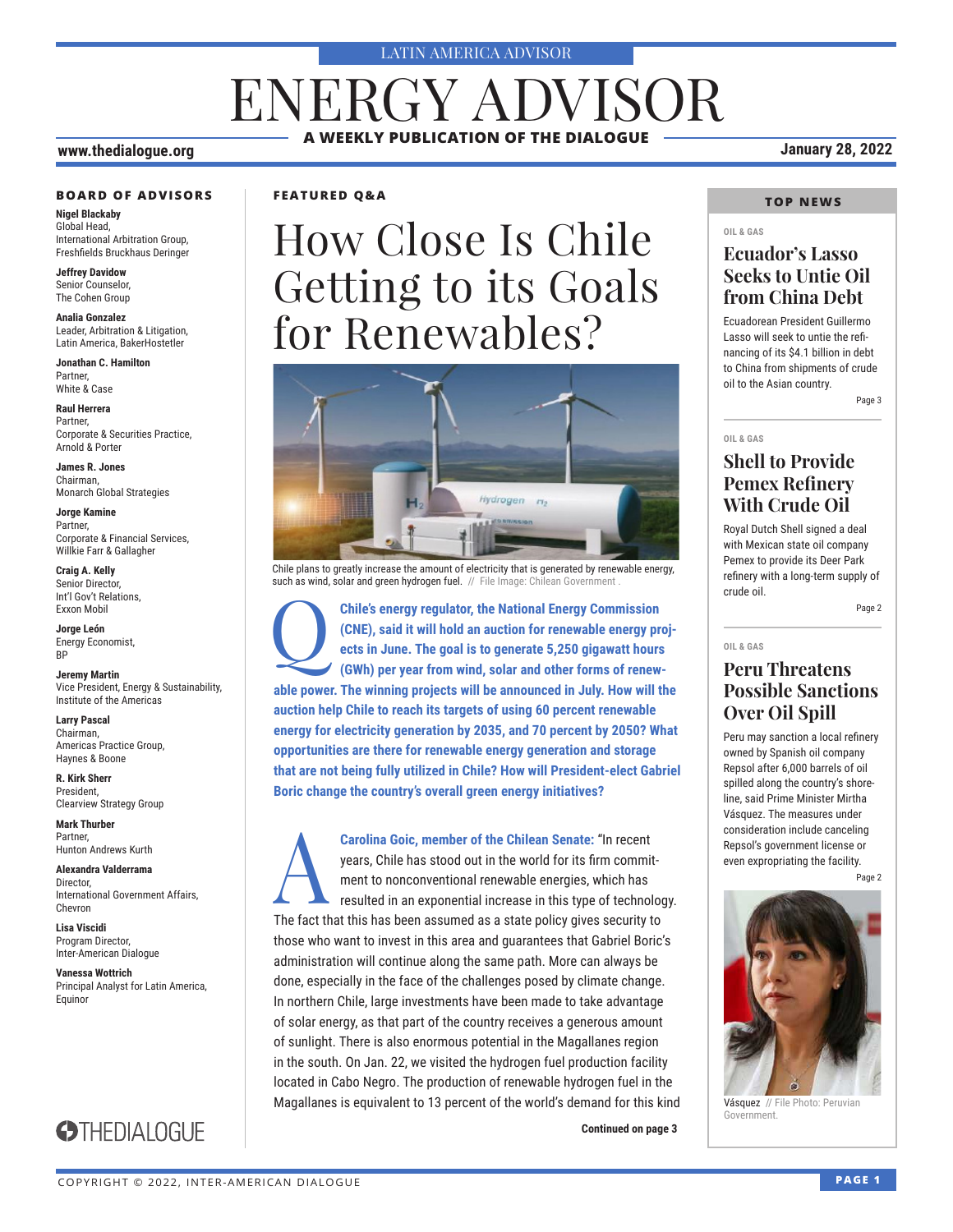### **OIL & GAS NEWS**

# Peru Mulls Shut-Down of Repsol Refinery After Spill

Peru is considering sanctioning a local refinery owned by the Spanish petroleum company Repsol after a spill released an estimated 6,000 barrels of oil onto the Andean nation's shoreline. Prime Minister Mirtha Vásquez said the government has not ruled out shutting down the Pampilla facility's operations, Reuters reported Monday. "We are evaluating the legal aspects, we still cannot say whether a license is going to be suspended or not," Vásquez told the local radio station RPP, Reuters reported. The damage caused by the oil spill, blamed on high waves linked to a volcanic eruption near Tonga in the Pacific on Jan. 15, will cost the country an estimated \$52 million in tourism losses, the Associated Press reported on Sunday. At least 21 beaches were contaminated with crude oil, officials said. Peru's environment minister said Repsol could eventually have to pay fines worth some \$36 million, and he accused the company of failing to notify authorities in time and failing to describe the magnitude of the spill correctly, The New York Times reported on Jan 24. Some Peruvian political parties are calling on the government to cancel the refinery's contract, or even expropriate the facility entirely. "That will depend a lot on the evaluation we make of the legal terms under which the company is operating and what type of sanctions or infractions were committed," Vásquez said, Reuters reported. In a statement, Repsol said it has "highly qualified technical personnel" leading the efforts to clean up the spill. "We continue working to remedy the impact generated by the oil spill," the company said.

# U.S. Energy Chief 'Concerned' About Mexico Energy Plans

U.S. Energy Secretary Jennifer Granholm expressed concerns about Mexican President Andrés Manuel López Obrador's plan to tighten

the state's control of the electricity market following meetings in Mexico City with the president and members of his cabinet on Thursday and Friday, Reuters reported. Granholm said López Obrador's plan could hamper investment and economic development in North America. In a statement, Granholm said U.S. President Joe Biden's administration is concerned with the plan's "potential negative impact … on U.S. private investment in Mexico," the Associated Press reported. "The proposed reform could also hinder U.S.-Mexico joint efforts on clean energy and climate," Granholm added. However, Granholm later said she was encouraged by Mexico's openness to discussing the concerns The Mexican president's proposed constitutional reform on energy would boost the government's control of the electricity market. The U.S.-Mexico-Canada, or USMCA, free trade agreement does not allow for the favoring of local or state businesses, but López Obrador's energy plan would guarantee the Mexican government electrical utility a market share of more than 50 percent, the AP reported. Previous Mexican governments have skewed the electricity market in favor of private capital, and the plan is an effort to "banish corruption," said López Obrador. [Editor's note: See related **[Q&A](http://www.thedialogue.org/wp-content/uploads/2021/10/LEA211022.pdf)** in the Oct. 22 issue of the Dialogue's weekly Energy Advisor.]

# Pemex Finalizes Purchase of Deer Park Refinery

Mexico's Pemex has finalized the purchase of the Deer Park oil refinery near Houston, Reuters reported on Jan 20. Under the deal, the state oil company purchased the 50 percent of the facility it didn't already own from Shell for \$596 million. Pemex also paid the oil giant an additional \$325 million for the existing crude inventories at the plant. As part of the acquisition, Royal Dutch Shell also signed a deal to provide the refinery with a long-term supply of crude oil, Reuters reported on Jan. 21. Pemex has said the purchase is part of the Mexican government's plan to move toward energy independence. "Obviously [Pemex] is not focused

### **NEWS BRIEFS**

### **Brazil's Bolsonaro Cuts Short Trip to Guyana Due to Mother's Death**

Brazilian President Jair Bolsonaro on Jan. 21 cut short his official visit to Guyana and Suriname following the death of his mother, Reuters reported. Bolsonaro met with Suriname's president as part of talks aimed at bolstering cooperation on energy and had been scheduled to meet with Guyana's president, as well. The talks were postponed, Reuters reported. The Brazilian president said his mother, Olinda Bonturi Bolsonaro, died at the age of 94. He did not announce the cause of death.

### **U.S. Treasury Shields Citgo From Potential Sale for Another Year**

The U.S. Treasury on Jan. 20 extended by one year a rule that shields Citgo, Venezuela's U.S.-based oil refiner, from being seized by creditors, Agence France-Presse reported last week. Parties opposed to Venezuelan President Nicolás Maduro's rule have controlled Citgo since early 2019, when U.S. sanctions against Venezuelan state oil company PDVSA took effect, AFP reported. The extension of the rule bars Citgo from being sold to creditors for at least another year.

### **Exxon Planning to Start Production at Second Oil Platform in Guyana**

Exxon Mobil is planning to begin production at its second oil platform in Guyana, Reuters reported Tuesday, citing an unnamed source familiar with the matter. The second platform, called Liza Unity, is expected to triple Guyana's oil production from approximately 120,000 barrels per day (bpd) to 340,000 bpd by the end of the year. Oil production in Guyana started in 2019, and Exxon and its partners control all of the country's oil output.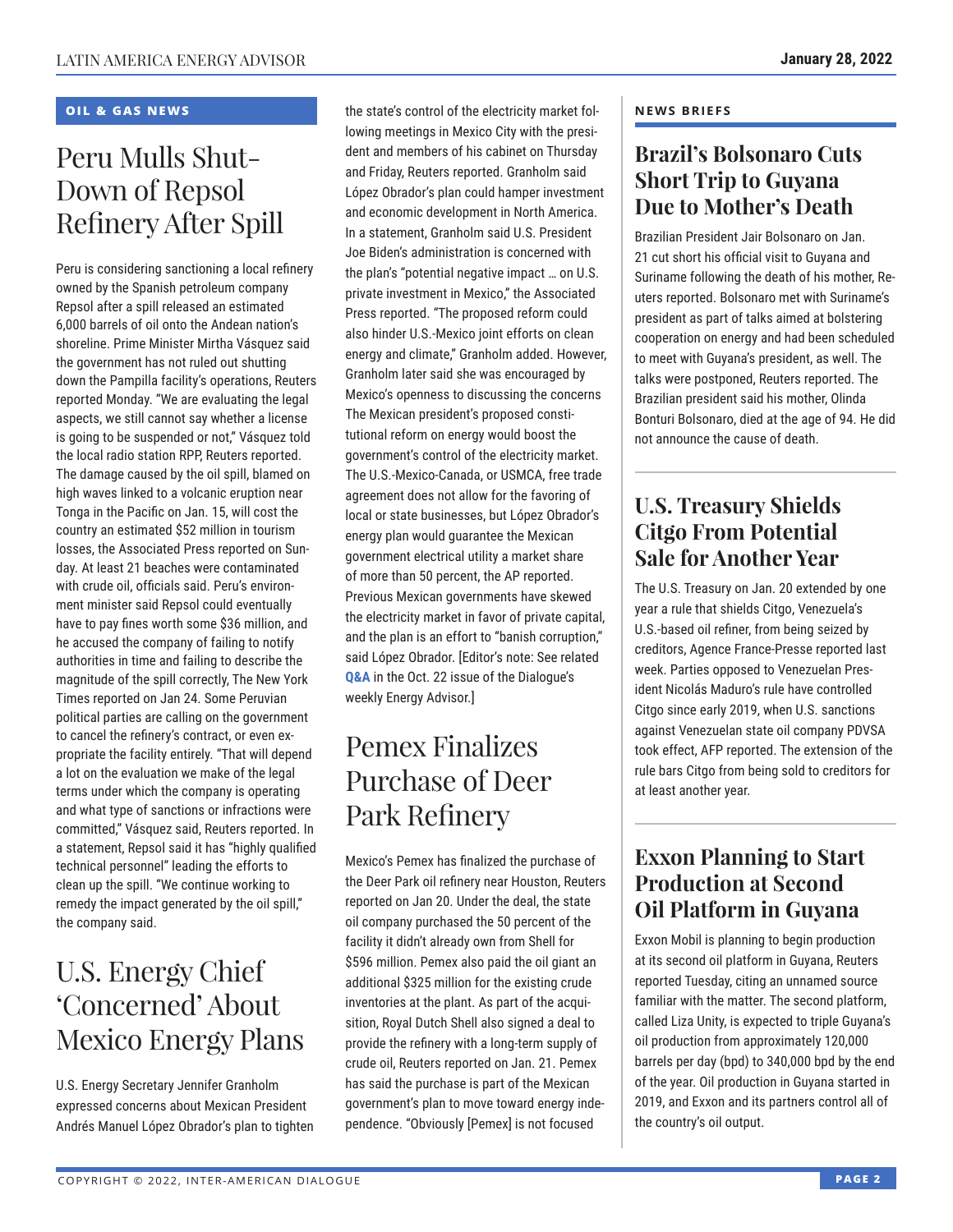on the business sense of the deal. They're focused on energy sovereignty," Tony Payan, director of Mexico studies at Rice University's Baker In[stitute, told](https://www.thedialogue.org/wp-content/uploads/2022/01/LEA220121.pdf) the Houston Chronicle on Jan 20. In a **Q&A** in the Jan. 21 issue of the Dialogue's Energy Advisor, David Shields, an oil industry analyst at Energía a Debate, criticized the purchase. "The Deer Park refinery is part of this quaint vision of self-sufficiency. It is a strange, distorted view that looks upon Deer Park as if it were part of Mexico's oil processing and fuel production capacity, when it clearly is not," Shields said.

# Ecuador Seeking to Decouple Oil From China Debt

Ecuadorean President Guillermo Lasso said Tuesday that as part of his efforts to renegotiate approximately \$4.1 billion in debt to China, he will seek to disconnect financing the debt from shipments of crude oil to the Asian country, Reuters reported. Lasso is scheduled to visit China next week for the talks. "We are going to seek better terms and above all we are going to untie oil from debt payments to China, so that oil is freely available to the Ecuadorean government," Lasso said in a radio interview. "That is the big challenge of this negotiation that I expect to start on this next visit to China," he added. Another \$500 million in credit is part of long-term contracts with more favorable interest rates and will not be renegotiated, Lasso said, Reuters reported. In the last decade, China has become Ecuador's primary financial partner, with crude-for-credit agreements, open credit arrangements and multi-million dollar investments in the mining industry and dams. Lasso said he will seek to renegotiate the debt with his counterpart, Chinese President Xi Jinping. Since 2008, Ecuador has signed more than 15 oil-backed loans with China, a legacy of ex-President Rafael Correa's administration, according to a report in Argus Media. Under the terms of the interest-bearing loans, China pays for the crude in advance, and Ecuador services the loans with crude exports. [Editor's note: See related **[Q&A](https://www.thedialogue.org/wp-content/uploads/2022/01/LAA220125.pdf)** in Tuesday's Advisor.]

#### **FEATURED Q&A / Continued from page 1**

of energy, and there is huge potential for a wider expansion into the export market. Domestically, the use of green hydrogen will be a key component in Chile meeting its goal of being carbon neutral by 2050."

Ezequiel Fernández, research<br>
director at Balanz: "The Chile<br>
power auctions are great for<br>
price discovery. Unlike most<br>
bidding processes around the global tophs **director at Balanz:** "The Chile power auctions are great for price discovery. Unlike most bidding processes around the globe, technologies compete all-against-all, there are no subsidies and everybody has to abide by the hourly/seasonal demand curve. This means that solar and wind players in Chile need to bake into their offers an economic solution to their output intermittency. Despite this difficulty, renewables have been dominating the Chile power bids since 2016, with the latest August auction seeing solar facilities

 $\left( \right)$ **By 2027, the Chilean power system could show an impressive 40 percent wind and solar penetration."**

**— Ezequiel Fernández**

winning at \$24/MWh. Solar dominance should continue on the upcoming 5.3TWh/ year auction scheduled for June, and we might even see lower prices, thanks to the 2027 energy delivery date allowing for further reductions in development costs. By 2027, the Chilean power system could show an impressive 40 percent wind and solar penetration. However, the country might already be running behind in transmission capacity, storage capabilities and adapting regulations—upgrades that are essential to safely adding so much renewable power. Addressing these issues should be key to translating an increased renewable presence into lower electricity costs, reduced emissions and having a shot at global hydrogen

leadership. The incoming energy minister, Claudio Huepe, will need to work on these medium-term challenges while dealing with the short-term headaches of rising spot prices and efficient supply scarcity, problems that partly stemmed from the phasing out of 0.6GW coal units. Is the Chile green agenda running in overdrive? Not necessarily, but it should be clear by now that a tour de force of renewable auctions alone should not get us unscathed to net zero."

Mariana Zepeda, Latin Amer-<br>
ica analyst at FrontierView:<br>
"While Chile's renewable energy<br>
auction is expected to drive **ica analyst at FrontierView:** "While Chile's renewable energy auction is expected to drive investment in the sector, it comes at a tricky time; high levels of uncertainty on the heels of a presidential transition and the constitutional process could weigh on investment. Chile's enormous renewable energy potential, including in hydropower, solar and wind, combined with the country's strong investment climate, regulatory stability, developed financial markets and strong pro-renewable energy civil society, encouraged renewable energy investment to trickle in over the past decade. This even led firms in the energy-intensive mining sector to increase their share of electricity fueled by renewable energy sources, such as the Zaldívar copper mine. President-elect Gabriel Boric's agenda prioritizes the shift toward cleaner energy sources, including further investment in the country's promising green hydrogen initiatives. Boric also intends to create a Climate Change Fund to bolster investment in green energy sources and strengthen environmental review processes for new energy projects. His decarbonization agenda includes investing in energy storage systems, implementing interruptible load programs and pursuing distributed energy systems for residential generation. But it will be a challenging agenda to pursue. Not only is Chile's mining sector a huge consumer of carbon energies, but the country's middle and upper classes also rely heavily on

**Continued on page 6**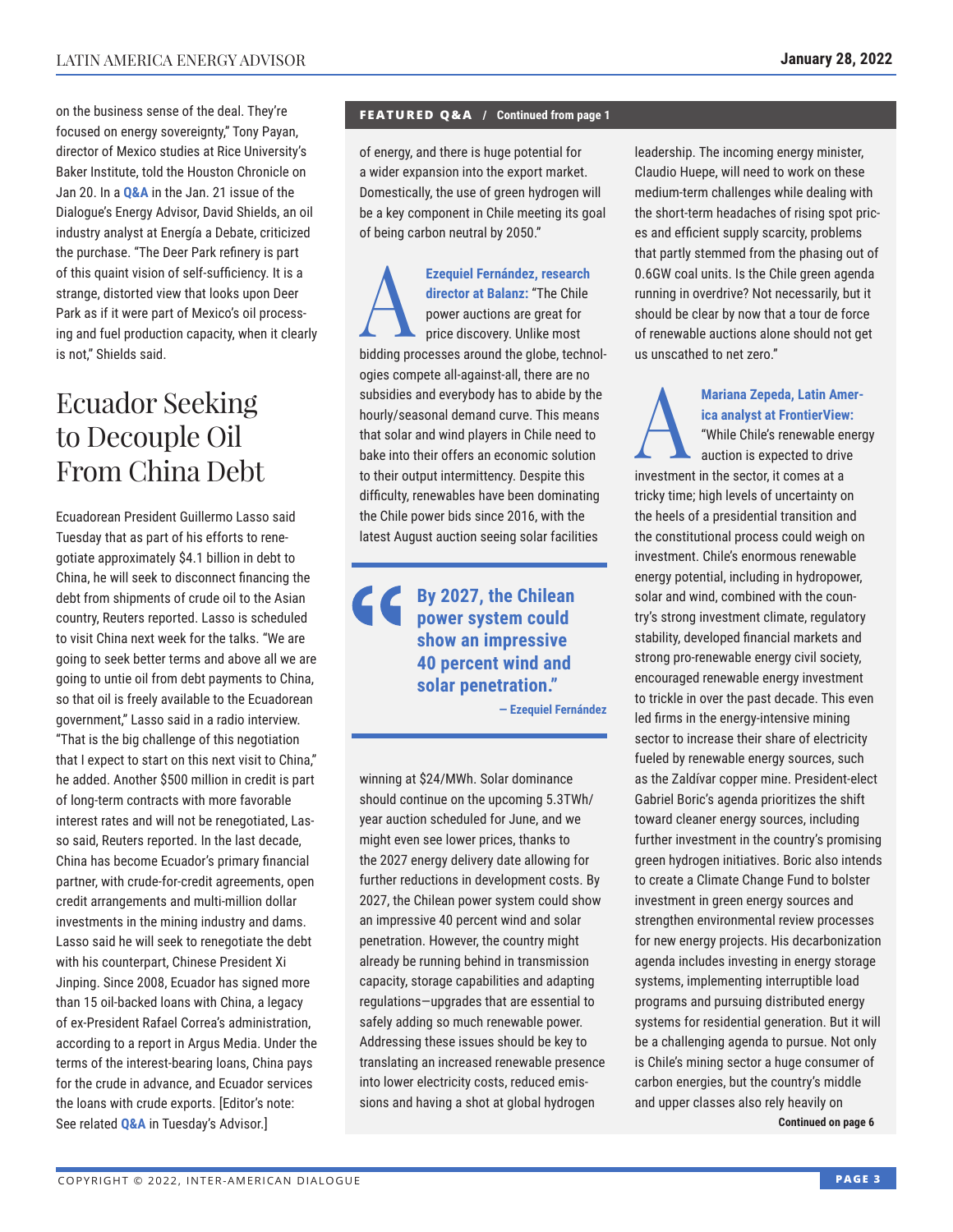### **POLITICAL NEWS**

# Guatemalan Court Sentences Five for Rapes During War

A Guatemalan court on Monday sentenced five former paramilitaries to 30 years in prison in connection with the rapes of Indigenous women during the country's 36-year-long civil war, the Associated Press reported. The five former paramilitaries were accused of raping five women of the Achí group in the village of Rabinal, in the province of Baja Verapaz, in 1982. The men who were sentenced are Gabriel Cuxum Alvarado, Francisco Cuxum Alvarado, Damain Cuxum Alvarado, Bernardo Ruíz Aquino and Bembenuto Ruíz Aquino, Agence France-Presse reported. "We impose on the defendants the sentence of 30 years in prison for the illicit crimes against the duties of humanity," Judge Gerbi Sical said in sentencing the defendants, AFP reported. The five were members of Guatemala's Civil Defense Patrols, which Guatemala's army controlled. The victims "have waited years to break the silence, be heard and demand justice," Sical added. Twenty-nine other women said patrol members had also participated in kidnappings and killings at the time, but they did not identify the five defendants as responsible for those crimes, the AP reported.

# Signature Drive to Oust Venezuela's Maduro Falls Flat

A petition drive that could have resulted in a recall referendum against President Nicolás Maduro saw a low turnout on Wednesday as an electoral board friendly to Maduro's government imposed tight restrictions on the gathering of signatures, the Associated Press reported. The National Electoral Council said at least 4.2 million people would have had to sign petitions at voting centers during a 12-hour window on Wednesday for a recall referendum

## **IN PROFILE**

### Elizabeth Bagley, President Biden's Nominee as U.S. Ambassador to Brazil

### **Name:**

Elizabeth Frawley Bagley

### **In the News:**

On Jan. 19, U.S. President Joe Biden named Elizabeth Bagley as his nominee for U.S. ambassador to Brazil. The nomination still requires approval from the U.S. Senate.

### **Background:**

Bagley, 69, has worked in diplomacy and law for more than four decades, the White House said in a statement. Her diplomatic experience includes service as U.S. ambassador to Portugal, as well as senior advisor to Secretaries of State



**Bagley** // File Photo: Johantran75 via  $nca$ 

John Kerry, Hillary Clinton and Madeleine Albright. She has also served as special representative to the United Nations General Assembly.

Bagley is currently the owner and a board member of SBI, a cellular communications company based in Arizona. She previously practiced law at Manatt Phelps & Phillips in Washington, specializing in international matters. She also worked as adjunct professor at Georgetown University Law Center and as associate producer for ABC News in Paris, France. Earlier in her career, Bagley served in the State Department as congressional liaison for the Panama Canal Treaties, special assistant for the Camp David Accords and congressional liaison to the Conference on Security and Cooperation in Europe (Helsinki Accords) in Madrid.

She is the recipient of numerous honors, including the Secretary of State's Distinguished Honor Award and the Grand Cross of Prince Henry the Navigator, Portugal's highest civilian honor.

### **Of Note:**

Bagley's late husband, Smith W. Bagley, was an heir to the R.J. Reynolds tobacco fortune and a finance chair for the Democratic National Committee. Smith W. Bagley died following a stroke in 2010, according to The New York Times. The Bagleys frequently opened their homes to fundraising events for Democratic candidates, including Presidents Jimmy Carter and Bill Clinton, Vice President Al Gore and Senators Edward M. Kennedy and John Kerry, among others, according to the report.

For Brazil's interests, Bagley's nomination should signal the importance of South America's most populous country to U.S. interests in the hemisphere, Ana Garcia, an international relations professor at the Pontifical Catholic University of Rio de Janeiro, told Agência Brasil. "In Brazil's case, the change of ambassadors in an election year is not irrelevant," she said. "Brazil is crucial for the United States on the continent, because it's a country that still has diplomatic power to face China," given its geopolitical rivalry with the United States, Garcia said.

Brazil is scheduled to hold its presidential election in October.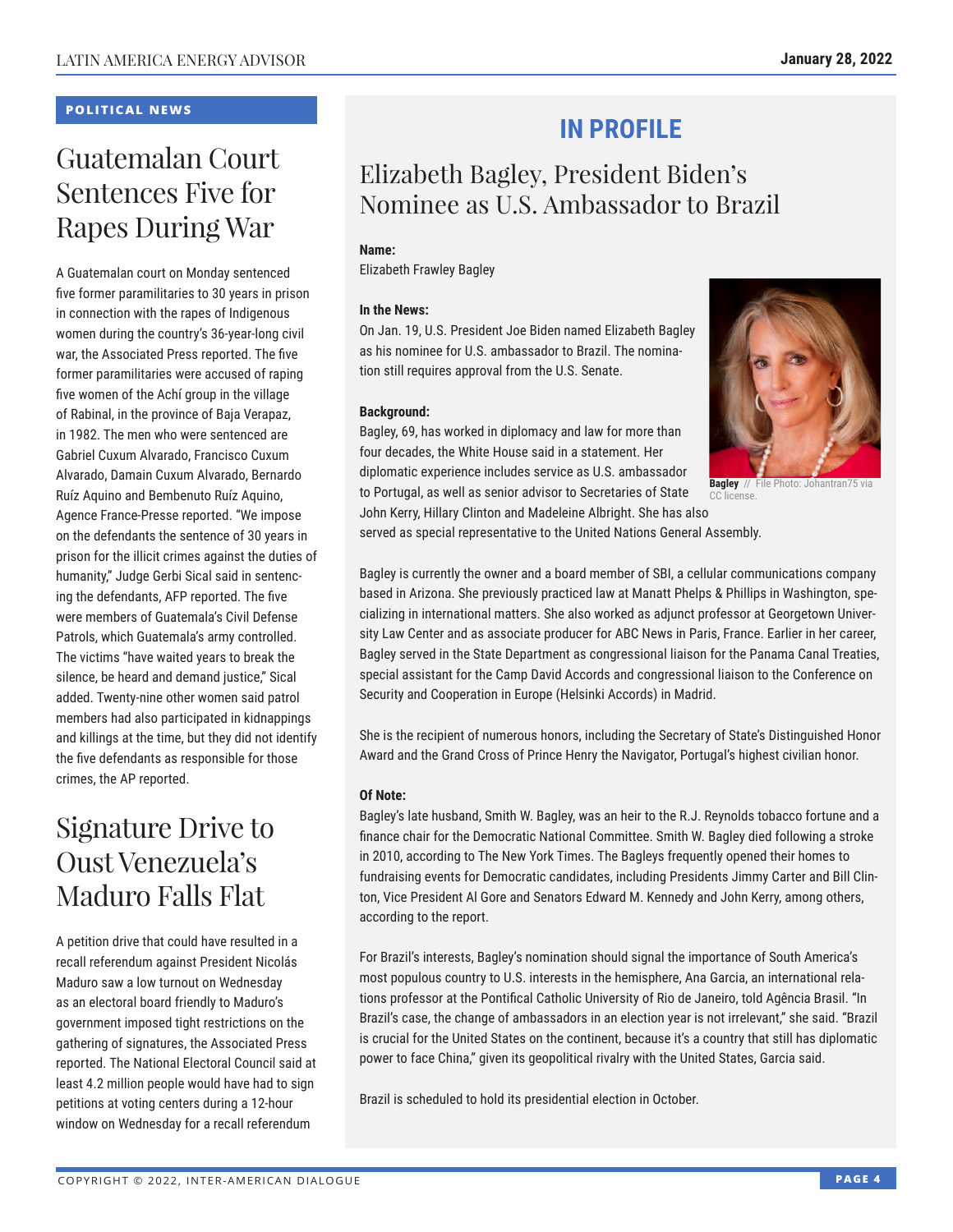### **NEWS BRIEFS**

### **Chile's Central Bank Approves Largest Rate Hike in 20 Years**

Chile's central bank on Wednesday hiked its benchmark interest rate by 150 basis points to 5.5 percent, its largest increase in 20 years, Reuters reported. The bank's board members voted unanimously for the aggressive increase in an effort to curb inflation. Consumer prices jumped 7.2 percent last year, far above the central bank's target of 2 percent to 4 percent. Policymakers said the "evolution of inflation continues to face significant risks," Reuters reported.

### **Paraguay's Central Bank Hikes Key Interest Rate by 25 Basis Points to 5.5%**

Paraguay's central bank increased its benchmark interest rate for the sixth month in a row to 5.5 percent, Bloomberg News reported last Friday. The increase by 25 basis points comes as there are signs of peaking inflation in the country. In 2021, policymakers increased their key rate by 450 basis points as inflation reached a 10-year high due to rising food and imported fuel prices. Inflation is expected to reach 4.5 percent during the fourth quarter of this year, Bloomberg News reported, citing officials.

### **Singapore Signs Free Trade Agreement With Pacific Alliance**

Singapore signed a free trade agreement with the Pacific Alliance, which is made up by Chile, Colombia, Mexico and Peru, in an effort to facilitate both trade and closer relations with Asia, Alliance governments said Wednesday, Reuters reported. The agreement seeks to aid in cooperation in the energy, digital, infrastructure and food industries, the wire service reported, citing a statement from the Colombian government.

to proceed. That would have required multiple signatures per minute, and there was no sign of turnout anywhere near that level, the AP reported. "The recall referendum is absolutely blocked," Luis Lander, director of the independent Venezuelan Electoral Observatory, said this week, the wire service reported. "The conditions make it absolutely and totally impossible." Venezuela's constitution allows voters to sign petitions for a recall referendum halfway through a presidential term. The electoral council opened 1,200 petition centers on Wednesday, Bloomberg News reported. Last Friday, the council announced when the petition centers would be open to collect signatures, but the close date for the signature drive meant that Maduro opponents had little time to organize beforehand, critics said. "I knew about the process, but I didn't know it was today," physician Gémini Pino, who passed by a signature center, told the AP. "If I see where the places are, I will sign. But I have participated in so many [similar efforts] that I don't know if anything will be achieved today." The electoral council said it would announce the results of the petitioning on Feb. 13 following an audit of signatures, Bloomberg News reported. The next chance voters would have to remove Maduro from office would be the country's presidential election in 2024. Maduro was last re-elected in 2018 in a vote critics denounced as fraudulent. Venezuela's economy just recently emerged from a period of hyperinflation. [Editor's note: See related **[Q&A](https://www.thedialogue.org/wp-content/uploads/2022/01/LAA220126.pdf)** on Venezuela's economy in Wednesday's daily Latin America Advisor.]

### **ECONOMIC NEWS**

# Mexico Remittances Expected to Surpass \$50 Billion in 2021

Mexico's annual amount of remittances is expected to have surpassed \$50 billion for the first time last year, the Associated Press reported Wednesday. The amount would exceed nearly all other sources of the country's foreign income, the wire service reported. As a percentage of Mexico's gross domestic product,

remittances have nearly doubled over the past decade, from 2 percent of GDP to 3.8 percent of GDP in 2020, according to government statistics. In that 10-year period, the percentage of households receiving the money transfers from Mexicans living abroad reportedly rose from 3.6 percent to 5.1 percent. For January through November of last year, Mexico's remittances grew by nearly 27 percent, according to official statistics. The country is now the world's third-largest recipient of remittances after India and China. Mexico now accounts for approximately 6.1 percent of the remittances sent worldwide, according to a government study, the AP reported. The strength of the U.S. economic recovery from the Covid-19 pandemic is likely to continue supporting remittance flows from the United States to Mexico, Tara Hariharan, director of global macro research at NWI Management, told the Dialogue's biweekly Financial Services Advisor in a **[Q&A](https://www.thedialogue.org/wp-content/uploads/2021/08/FSA210825.pdf)** published Aug. 25.

# El Salvador Should Drop Bitcoin as Legal Tender: IMF

The International Monetary Fund on Tuesday urged El Salvador to revoke its recognition of Bitcoin as a legal tender in the country. The IMF said the country should "narrow the scope of the Bitcoin law by removing Bitcoin's legal tender status." The lender added that some of its directors "also expressed concern over the risks associated with issuing Bitcoin-backed bonds" in El Salvador. The lender added that the Central American nation's adoption of Bitcoin as a legal tender "entails large risks for financial and market integrity, financial stability and consumer protection," also saying that "it also can create contingent liabilities." The IMF added that El Salvador's "Chivo" wallet, which the country's government created for Salvadorans to hold Bitcoin, could play a role in "boosting financial inclusion." However, the lender "emphasized the need for strict regulation and oversight of the new ecosystem of Chivo and Bitcoin." The IMF added that El Salvador is "rebounding quickly" from the economic downturn caused by the Covid-19 pandemic.